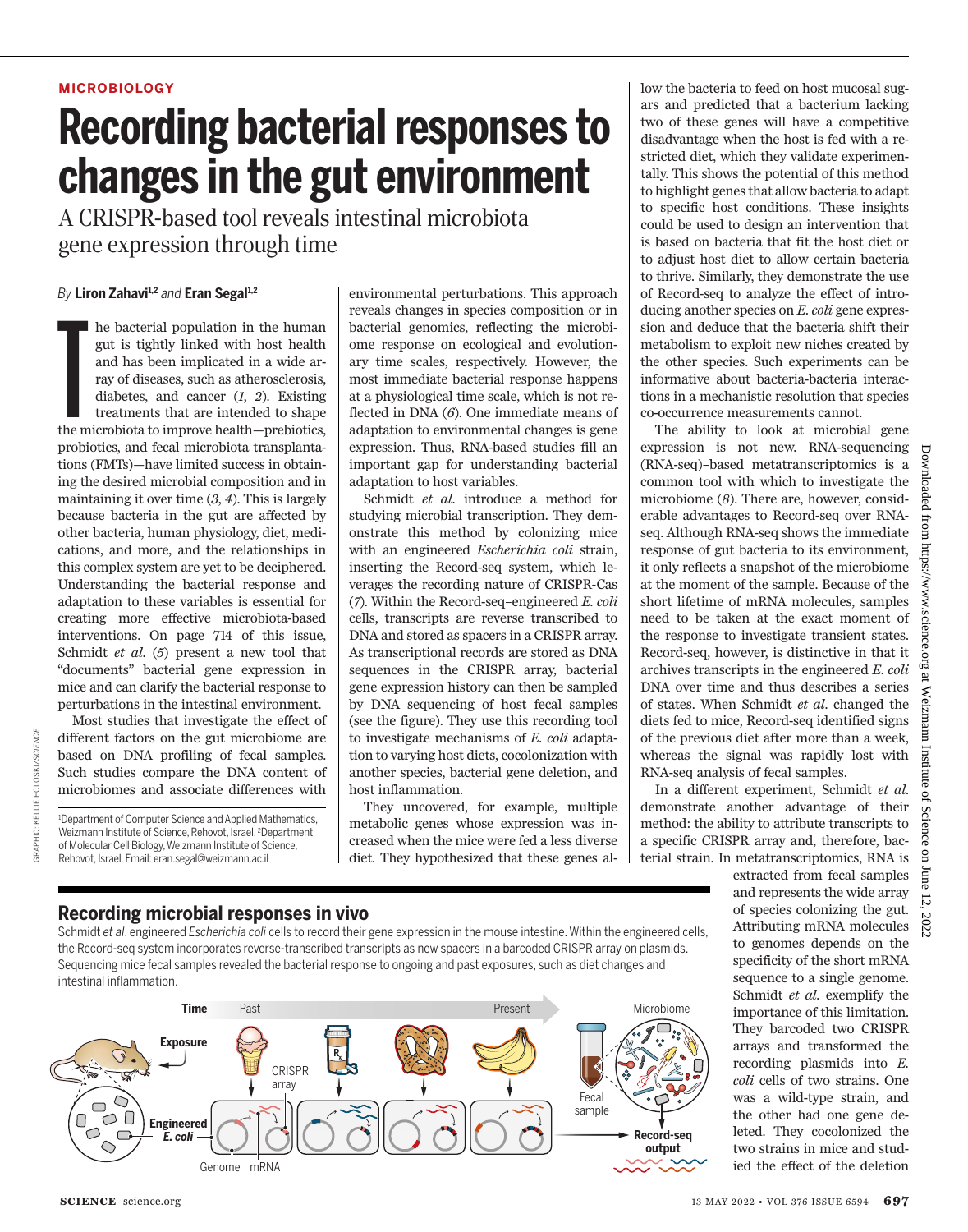on gene expression of that strain compared with the wild type, showing the dynamics between the two similar strains in vivo. This analysis could not have been done with metatranscriptomics.

The archive quality of Record-seq could be leveraged for clinical applications. In diabetes mellitus, following the patient's blood glucose concentration is important for assessing disease progression and the effectiveness of the treatment. Although blood glucose concentration indicates whether the patient is in hyperglycemia at the moment of sampling, there is a measure—percentage of glycated hemoglobin (%HbA1c)—that reflects the glycemic state of the patient over the past 3 months. This test is invaluable for the diagnosis and management of diabetes, exemplifying the importance of a single test that captures longitudinal information. Other chronic diseases whose management depends on lifestyle adjustments can benefit from such a test. Schmidt *et al*. show that Record-seq–engineered sentinel cells can identify the existence and severity of intestinal inflammation in a colitis mouse model. Celiac patients, for example, could benefit from such a system of bacterial sentinel cells that monitors their adherence to dietary restrictions and the state of their disease. Furthermore, if successfully adapted to be used in human microbiota, this system can be used to design an assay for diet effects on inflammatory bowel disease (IBD) to develop a personalized nutritional plan to minimize intestinal inflammation in patients (*9*).

The method that Schmidt *et al*. introduce opens new avenues for studying the microbiota response to environmental factors and paves the way toward the development of more effective microbiota-based treatments. Two of the major advantages of their method—its ability to "document" responses in changing states and to associate outputs with specific strains within a complex community—are very much missing from other microbiota -omics research methods. Proteomics- and metabolomicsbased research methods, which cover other important layers in microbiota dynamics and its interactions with the host, would benefit from similar improvements.  $\blacksquare$ 

#### **REFERENCES AND NOTES**

- 1. S. V. Lynch, O. Pedersen, *N. Engl. J. Med*. 375, 2369 (2016). 2. V. Gopalakrishnan, B. A. Helmink, C. N. Spencer, A. Reuben,
- J. A. Wargo, *Cancer Cell*33, 570 (2018).
- 3. J. Suez, N. Zmora, E. Segal, E. Elinav, *Nat. Med*. 25, 716 (2019).
- 4. S. S. Li *et al*., *Science*352, 586 (2016).
- 5. F. Schmidt *et al*., *Science*376, eabm6038 (2022).
- 6. A. H. Yona, I. Frumkin, Y. Pilpel, *Cell*163, 549 (2015).
- 7. F. Schmidt, M. Y. Cherepkova, R. J. Platt, *Nature*562, 380 (2018).
- 8. Y. Zhang *et al*., *Annu. Rev. Biomed. Data Sci*. 4, 279 (2021).
- 9. C. B. Collins *et al*., *Crohn's Colitis 360* 2, otaa055 (2020). 10.1126/science.abq1455

#### **MATERIALS SCIENCE**

# **Beating natural proteins at filtering water**

Artificial fluorous channels outperform aquaporins in water permeation

#### *By* **Yuexiao Shen**

Imans have long drawn inspiration from nature to create tools that can mimic a specific function. In recent decades, researchers have taken this philosophy to the nanoscopic level, such as in the creation of synthetic stru umans have long drawn inspiration from nature to create tools that can mimic a specific function. In recent decades, researchers have taken this philosophy to the nanoscopic level, such as in the creation of synthetic biological systems. Aquaporins are a type of naturally occurring protein known as water channels, which have notable water permeability and selectivity (*1*). On page 738 of this issue, Itoh *et al.* (*2*) report the design of fluorous channels—structures made out of fluorocarbons—that can self-assemble from oligoamide nanorings and outperform biological water channels in permeability. Because of the superhydrophobic interior surface endowed by densely covered fluorine atoms, these nanochannels exhibit a water permeation flux that is two orders of magnitude greater than that of aquaporins.

Nature evolves ideal water-selective channels, including aquaporins, that are embedded in cell membranes to regulate osmotic balance and make critical biophysical contributions to living organisms. Aquaporins form an hourglass-shaped narrow channel with a ~0.3-nm aperture and a hydrophobic interior surface, resulting in notable water permeability and solute rejection (*1*). However, these energy-efficient structures have been difficult to mimic. The first artificial water channels could accommodate water molecules, but the mobility was slow and there was little rejection of other small molecules (*3*, *4*). Later synthetic structures maintained high water conductance (*5*–*8*) while also rejecting salts, including NaCl (*6*–*9*), and even protons (*7*, *8*).

When water flow is confined to a subnanometer channel with hydrophobic interior surfaces, classical hydrodynamics is no longer applicable. The clustered arrangement of water molecules breaks

#### **A frictionless water channel**

Itoh *et al.* designed a nanochannel with a superhydrophobic interior surface that beats the naturally occurring protein aquaporin at its own game. The stacked nanorings form a nanochannel where water clusters are broken down into a single file as they flow through.



The ring is fabricated by condensing fluorine-containing amide monomers. The electronegative fluorine (F) atoms interact with the adjacent hydrogen atoms, which stabilizes the ring structure.



Downloaded from https://www.science.org at Weizmann Institute of Science on June 12, 2022

science org at Weizmann Institute of Science on June 12,

 $.2022$ 

Downloaded from https://www